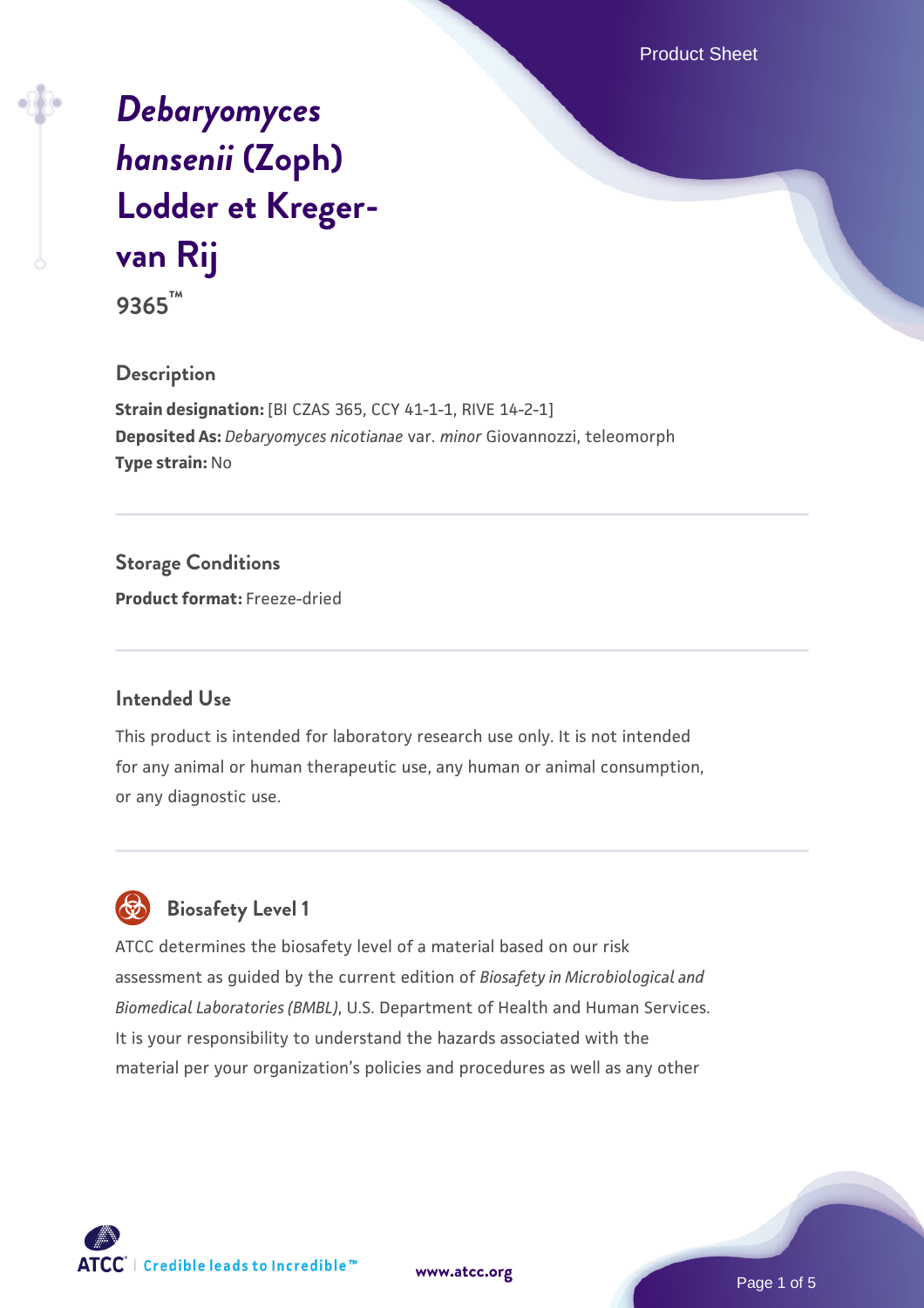applicable regulations as enforced by your local or national agencies.

ATCC highly recommends that appropriate personal protective equipment is always used when handling vials. For cultures that require storage in liquid nitrogen, it is important to note that some vials may leak when submersed in liquid nitrogen and will slowly fill with liquid nitrogen. Upon thawing, the conversion of the liquid nitrogen back to its gas phase may result in the vial exploding or blowing off its cap with dangerous force creating flying debris. Unless necessary, ATCC recommends that these cultures be stored in the vapor phase of liquid nitrogen rather than submersed in liquid nitrogen.

# **Certificate of Analysis**

For batch-specific test results, refer to the applicable certificate of analysis that can be found at www.atcc.org.

#### **Growth Conditions**

**Medium:**  [ATCC Medium 200: YM agar or YM broth](https://www.atcc.org/-/media/product-assets/documents/microbial-media-formulations/2/0/0/atcc-medium-200.pdf?rev=ac40fd74dc13433a809367b0b9da30fc) **Temperature:** 24°C

#### **Notes**

Additional information on this culture is available on the ATCC web site at www.atcc.org.



**[www.atcc.org](http://www.atcc.org)**

Page 2 of 5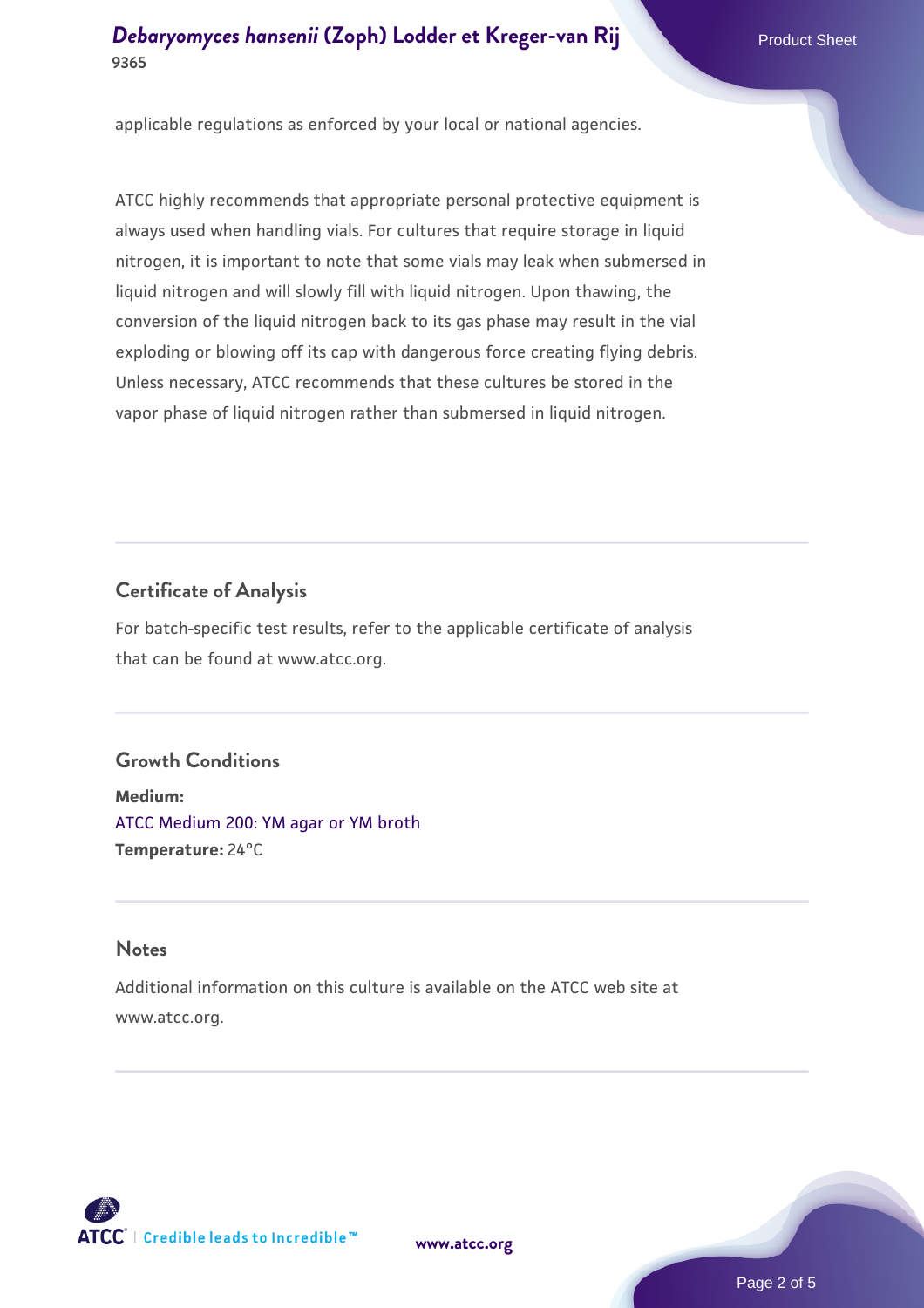#### **Material Citation**

If use of this material results in a scientific publication, please cite the material in the following manner: *Debaryomyces hansenii* (Zoph) Lodder et Kreger-van Rij (ATCC 9365)

#### **References**

References and other information relating to this material are available at www.atcc.org.

# **Warranty**

The product is provided 'AS IS' and the viability of ATCC® products is warranted for 30 days from the date of shipment, provided that the customer has stored and handled the product according to the information included on the product information sheet, website, and Certificate of Analysis. For living cultures, ATCC lists the media formulation and reagents that have been found to be effective for the product. While other unspecified media and reagents may also produce satisfactory results, a change in the ATCC and/or depositor-recommended protocols may affect the recovery, growth, and/or function of the product. If an alternative medium formulation or reagent is used, the ATCC warranty for viability is no longer valid. Except as expressly set forth herein, no other warranties of any kind are provided, express or implied, including, but not limited to, any implied warranties of merchantability, fitness for a particular purpose, manufacture according to cGMP standards, typicality, safety, accuracy, and/or noninfringement.

#### **Disclaimers**



**[www.atcc.org](http://www.atcc.org)**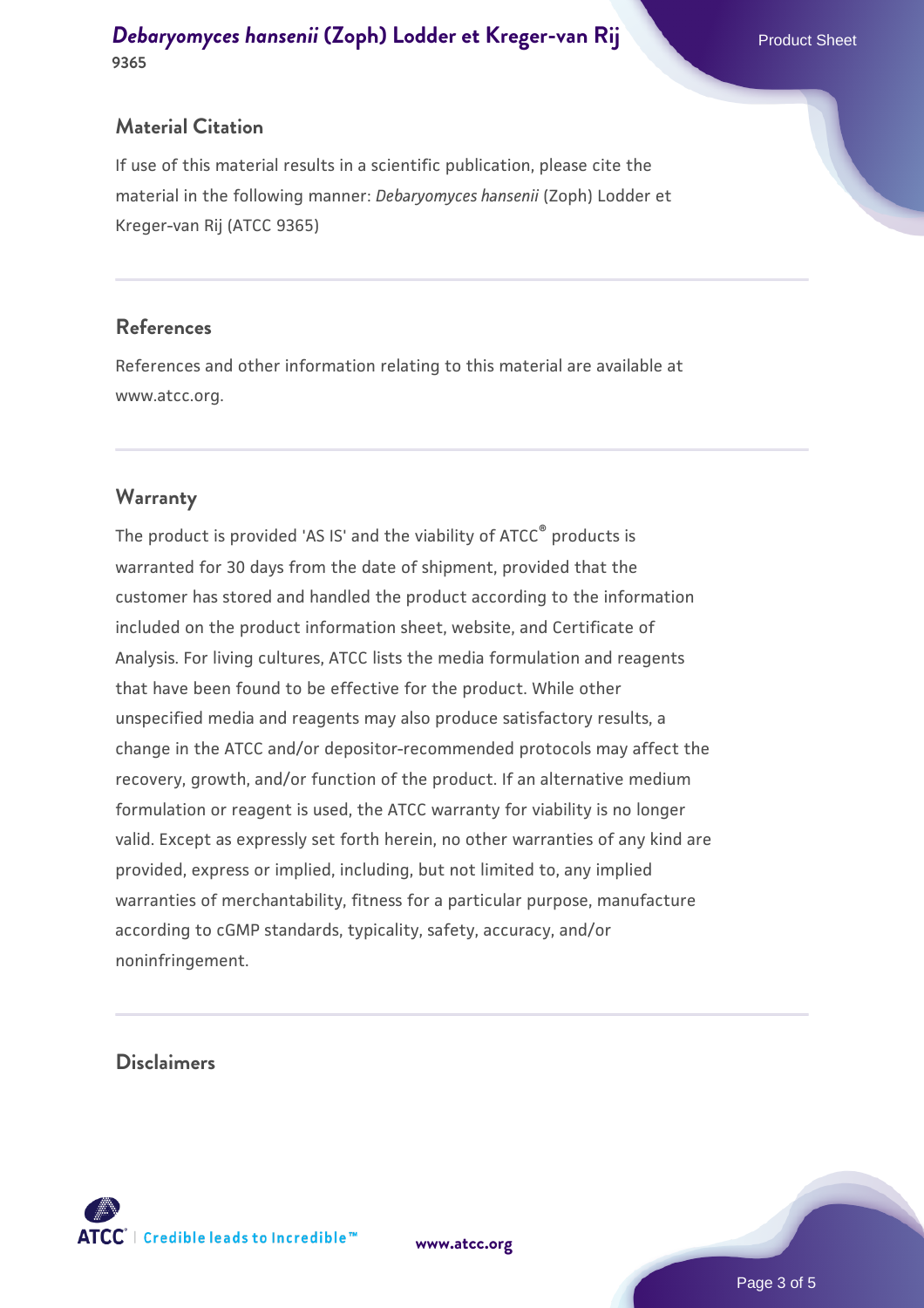This product is intended for laboratory research use only. It is not intended for any animal or human therapeutic use, any human or animal consumption, or any diagnostic use. Any proposed commercial use is prohibited without a license from ATCC.

While ATCC uses reasonable efforts to include accurate and up-to-date information on this product sheet, ATCC makes no warranties or representations as to its accuracy. Citations from scientific literature and patents are provided for informational purposes only. ATCC does not warrant that such information has been confirmed to be accurate or complete and the customer bears the sole responsibility of confirming the accuracy and completeness of any such information.

This product is sent on the condition that the customer is responsible for and assumes all risk and responsibility in connection with the receipt, handling, storage, disposal, and use of the ATCC product including without limitation taking all appropriate safety and handling precautions to minimize health or environmental risk. As a condition of receiving the material, the customer agrees that any activity undertaken with the ATCC product and any progeny or modifications will be conducted in compliance with all applicable laws, regulations, and guidelines. This product is provided 'AS IS' with no representations or warranties whatsoever except as expressly set forth herein and in no event shall ATCC, its parents, subsidiaries, directors, officers, agents, employees, assigns, successors, and affiliates be liable for indirect, special, incidental, or consequential damages of any kind in connection with or arising out of the customer's use of the product. While reasonable effort is made to ensure authenticity and reliability of materials on deposit, ATCC is not liable for damages arising from the misidentification or misrepresentation of such materials.

Please see the material transfer agreement (MTA) for further details regarding the use of this product. The MTA is available at www.atcc.org.

# **Copyright and Trademark Information**

© ATCC 2021. All rights reserved.



**[www.atcc.org](http://www.atcc.org)**